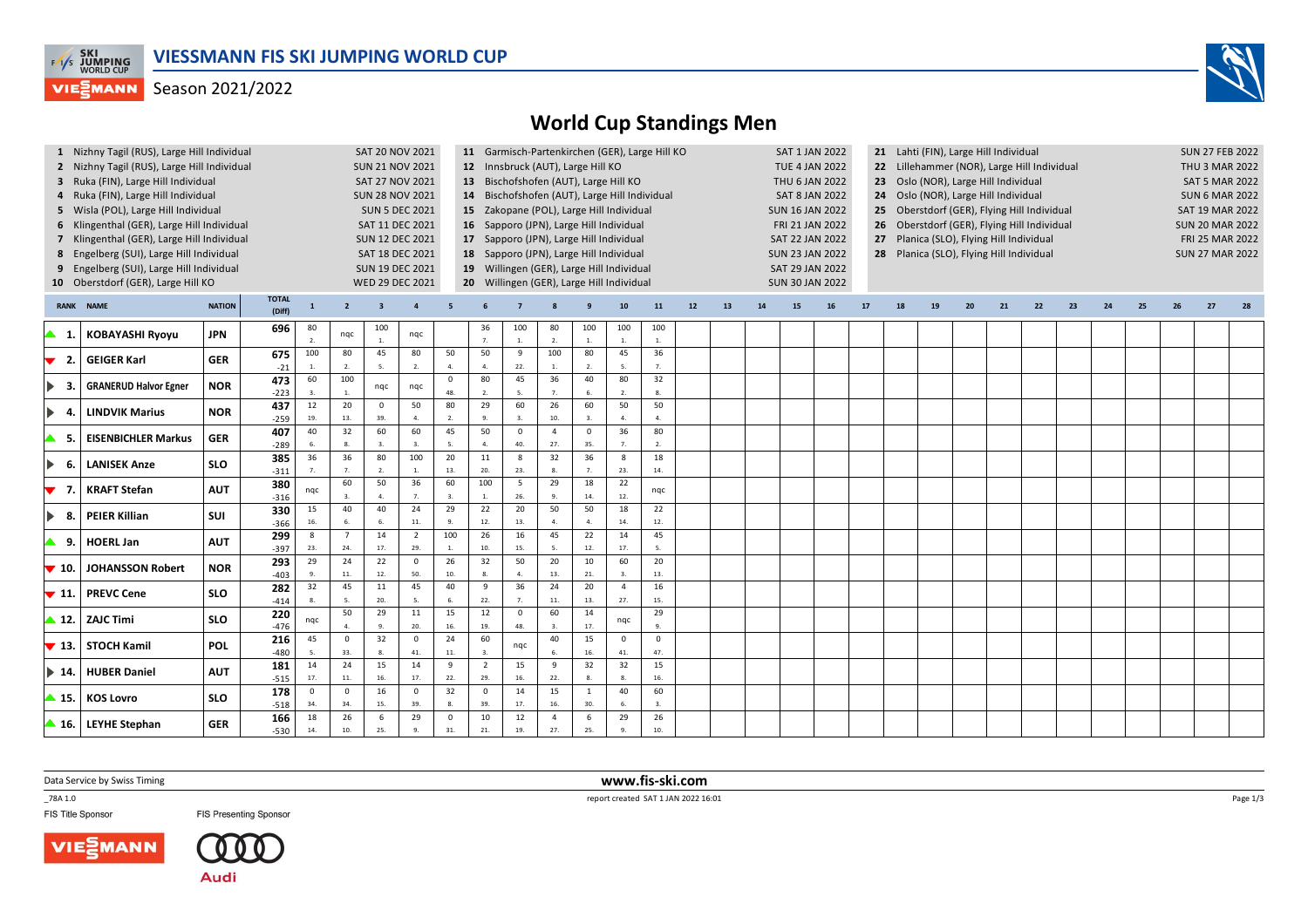

Season 2021/2022

## **World Cup Standings Men**

|                           | <b>RANK NAME</b>            | <b>NATION</b> | <b>TOTAL</b><br>(Diff) | $\mathbf{1}$            | $\overline{2}$          | $\overline{\mathbf{3}}$ | $\overline{4}$          | 5                       |                    |                                     |                |                         | 10                      | 11                      | 12 | 13 | 14 | 15 | 16 | 17 | 18 | 19 | 20 | 21 | 22 | 23 | 24 | 25 | 26 | 27 | 28 |
|---------------------------|-----------------------------|---------------|------------------------|-------------------------|-------------------------|-------------------------|-------------------------|-------------------------|--------------------|-------------------------------------|----------------|-------------------------|-------------------------|-------------------------|----|----|----|----|----|----|----|----|----|----|----|----|----|----|----|----|----|
| $\blacktriangledown$ 17.  | <b>SCHMID Constantin</b>    | <b>GER</b>    | 165                    | 9<br>22.                | 2<br>29.                | 20<br>13.               | 7<br>24.                | 18<br>14.               | 20<br>13.          | 32<br>8.                            | 22<br>12.      | 24<br>11.               | $\mathbf 0$<br>31.      | 11<br>20.               |    |    |    |    |    |    |    |    |    |    |    |    |    |    |    |    |    |
|                           |                             |               | $-531$                 | 5                       | 16                      | 36                      | $\mathbf 0$             | 36                      | 24                 | $\overline{2}$                      | 10             | 29                      | 5                       | $\mathbf 0$             |    |    |    |    |    |    |    |    |    |    |    |    |    |    |    |    |    |
| $\blacktriangledown$ 18.  | <b>PASCHKE Pius</b>         | <b>GER</b>    | 163<br>$-533$          | 26.                     | 15.                     | 7.                      | 38.                     | 7.                      | $11.$              | 29.                                 | 21.            | -9.                     | 26.                     | 31.                     |    |    |    |    |    |    |    |    |    |    |    |    |    |    |    |    |    |
|                           |                             |               | 157                    | 50                      | 12                      | 18                      |                         | 11                      | 16                 | 11                                  | 9              | 9                       | 11                      | 10                      |    |    |    |    |    |    |    |    |    |    |    |    |    |    |    |    |    |
| $\blacktriangledown$ 19.  | <b>NAKAMURA Naoki</b>       | JPN           | $-539$                 | 4.                      | 19.                     | 14.                     | nqc                     | 20.                     | 15.                | 20.                                 | 22.            | 22.                     | 20.                     | 21.                     |    |    |    |    |    |    |    |    |    |    |    |    |    |    |    |    |    |
|                           | $\triangle$ 20. SATO Yukiya | <b>JPN</b>    | 155                    | 26                      | 18                      | 26                      | $\mathbf 0$             | 12                      | 5                  | $\overline{4}$                      | 9              |                         | 15                      | 40                      |    |    |    |    |    |    |    |    |    |    |    |    |    |    |    |    |    |
|                           |                             |               | $-541$                 | 10.                     | 14.                     | 10.                     | 49.                     | 19.                     | 26.                | 27.                                 | 22.            | nqc                     | 16.                     | 6.                      |    |    |    |    |    |    |    |    |    |    |    |    |    |    |    |    |    |
| $\blacktriangledown$ 21.  | <b>FORFANG Johann Andre</b> | <b>NOR</b>    | 150                    | - 6                     | 29                      | 13                      | $\mathbf 0$             | 22                      | 18                 | 40                                  | 11             | $\overline{\mathbf{3}}$ | $\mathbf{1}$            | $\overline{7}$          |    |    |    |    |    |    |    |    |    |    |    |    |    |    |    |    |    |
|                           |                             |               | $-546$                 | 25.                     | 9.                      | 18.                     | 34.                     | 12.                     | 14.                | 6.                                  | 20.            | 28.                     | 30.                     | 24.                     |    |    |    |    |    |    |    |    |    |    |    |    |    |    |    |    |    |
| $\blacktriangledown$ 22.  | <b>TANDE Daniel Andre</b>   | <b>NOR</b>    | 142                    | $\overline{7}$          | 8                       | $\overline{2}$          | - 5                     | $\mathbf 0$             | 13                 | 80                                  | $\mathbf{0}$   | nqc                     | 13                      | 14                      |    |    |    |    |    |    |    |    |    |    |    |    |    |    |    |    |    |
|                           |                             |               | $-554$                 | 24.                     | 23.                     | 29.                     | 26.                     | 38.                     | 18.                | 2.                                  | 40.            |                         | 18.                     | 17.                     |    |    |    |    |    |    |    |    |    |    |    |    |    |    |    |    |    |
| $\blacktriangledown$ 22.  | <b>FETTNER Manuel</b>       | <b>AUT</b>    | 142                    | 22                      | $\overline{\mathbf{3}}$ | 9                       | 32                      | 15                      | 15                 | 24                                  | 18             | $\overline{4}$          | $\mathbf{0}$            | $\mathsf 0$             |    |    |    |    |    |    |    |    |    |    |    |    |    |    |    |    |    |
|                           |                             |               | $-554$                 | 12.                     | 28.                     | 22.                     | 8.                      | 16.                     | 16.                | 11.                                 | 14.            | 27.                     | 39.                     | 32.                     |    |    |    |    |    |    |    |    |    |    |    |    |    |    |    |    |    |
| $\triangle$ 24.           | <b>KLIMOV Evgenii</b>       | <b>RUS</b>    | 121                    | 11                      | nqc                     | $\overline{\mathbf{3}}$ | 15                      | $\mathbf{1}$            | $\mathbf 0$        | $\mathsf 0$                         | 18             | 45                      | 16                      | 12                      |    |    |    |    |    |    |    |    |    |    |    |    |    |    |    |    |    |
|                           |                             |               | $-575$                 | 20.                     |                         | 28.                     | 16.                     | 30.                     | 36.                | 46.                                 | 14.            | 5.                      | 15.                     | 19.                     |    |    |    |    |    |    |    |    |    |    |    |    |    |    |    |    |    |
| $\blacktriangledown$ 25.  | <b>KOBAYASHI Junshiro</b>   | <b>JPN</b>    | 117                    | 24                      | $\mathbf{0}$            | $\overline{\mathbf{0}}$ | 16                      | 16                      | $\mathbf 0$        | 29                                  | $\mathbf{0}$   | 8                       | 24                      | $\overline{\mathbf{0}}$ |    |    |    |    |    |    |    |    |    |    |    |    |    |    |    |    |    |
|                           |                             |               | $-579$                 | 11.                     | 42.                     | 44.                     | 15.                     | 15.                     | 33.                | 9.                                  | 31.            | 23.                     | 11.                     | 44.                     |    |    |    |    |    |    |    |    |    |    |    |    |    |    |    |    |    |
| $\blacktriangleright$ 26. | <b>WELLINGER Andreas</b>    | <b>GER</b>    | 112                    | $\overline{0}$          | 14                      | $\overline{\mathbf{0}}$ | 26                      | $\mathbf 0$             | 40                 | 10                                  | $\mathbf{0}$   | 13                      | nqc                     | 9                       |    |    |    |    |    |    |    |    |    |    |    |    |    |    |    |    |    |
|                           |                             |               | $-584$                 | 31.                     | 17.                     | 31.                     | 10.                     | 37.                     | 6.                 | 21.                                 | 43.            | 18.                     |                         | 22.                     |    |    |    |    |    |    |    |    |    |    |    |    |    |    |    |    |    |
|                           | 27. ZYLA Piotr              | <b>POL</b>    | 105                    | $\mathbf 0$             | 15                      | 8                       | $\overline{4}$          | $\,$ 6 $\,$             | 14                 | 18                                  | nqc            | 16                      | $\mathbf{0}$            | ${\bf 24}$              |    |    |    |    |    |    |    |    |    |    |    |    |    |    |    |    |    |
|                           |                             |               | $-591$                 | 32.                     | 16.                     | 23.                     | 27.                     | 25.                     | 17.                | 14.                                 |                | 15.                     | 38.                     | 11.                     |    |    |    |    |    |    |    |    |    |    |    |    |    |    |    |    |    |
| $\blacktriangledown$ 28.  | <b>PREVC Peter</b>          | <b>SLO</b>    | 100                    |                         |                         | 24                      | 40                      | 10                      | 6                  | $\mathsf 0$                         | 6              | $\overline{2}$          | 12                      | $\mathsf 0$             |    |    |    |    |    |    |    |    |    |    |    |    |    |    |    |    |    |
|                           |                             |               | $-596$                 |                         |                         | 11.                     | 6.                      | 21.                     | 25.                | 41.                                 | 25.            | 29.                     | 19.                     | 38.                     |    |    |    |    |    |    |    |    |    |    |    |    |    |    |    |    |    |
| ▲ 29.                     | <b>TSCHOFENIG Daniel</b>    | <b>AUT</b>    | 88                     | $\overline{0}$          | $\overline{0}$          | $\overline{7}$          | 10                      | 8                       | $\circ$            | $\mathbf 0$                         | 14             | 26                      | 10                      | 13                      |    |    |    |    |    |    |    |    |    |    |    |    |    |    |    |    |    |
|                           |                             |               | $-608$                 | 40.                     | 40.                     | 24.                     | $21.$                   | 23.                     | 38.                | 36.                                 | 17.            | 10.                     | 21.                     | 18.                     |    |    |    |    |    |    |    |    |    |    |    |    |    |    |    |    |    |
| $\blacktriangledown$ 29.  | <b>ASCHENWALD Philipp</b>   | <b>AUT</b>    | 88                     | $\overline{0}$          | 13                      | $\overline{\mathbf{0}}$ | $\overline{\mathbf{3}}$ | 13                      | $\overline{7}$     | 26                                  | 13             | $\overline{\mathbf{0}}$ | 9                       | $\overline{4}$          |    |    |    |    |    |    |    |    |    |    |    |    |    |    |    |    |    |
|                           |                             |               | $-608$                 | 39.                     | 18.                     | 32.                     | 28.                     | 18.                     | 24.                | 10.                                 | 18.            | 35.                     | 22.                     | 27.                     |    |    |    |    |    |    |    |    |    |    |    |    |    |    |    |    |    |
| $\blacktriangledown$ 31.  | <b>SADREEV Danil</b>        | <b>RUS</b>    | 85                     | ijc                     | 5                       | 12                      | 22                      | $\overline{\mathbf{3}}$ | $\circ$            | 22                                  | 13             | $7\overline{ }$         | $\mathbf{0}$            | $\mathbf 1$             |    |    |    |    |    |    |    |    |    |    |    |    |    |    |    |    |    |
|                           |                             |               | $-611$                 |                         | 26.                     | 19.<br>10               | 12.                     | 28.<br>$\mathbf 0$      | 34.<br>$\mathbf 0$ | $12. \,$<br>$\overline{\mathbf{3}}$ | 18.<br>5       | 24.                     | 40.                     | 30.<br>6                |    |    |    |    |    |    |    |    |    |    |    |    |    |    |    |    |    |
| $\blacktriangleright$ 32. | <b>DESCHWANDEN Gregor</b>   | SUI           | 73                     |                         |                         | 21.                     | 12                      | 36.                     | 35.                | 28.                                 | 26.            | 11<br>20.               | 26<br>10.               | 25.                     |    |    |    |    |    |    |    |    |    |    |    |    |    |    |    |    |    |
|                           |                             |               | $-623$                 | $\overline{\mathbf{3}}$ | $\overline{4}$          | $\overline{4}$          | 19.<br>$\mathbf 0$      |                         | 8                  | 6                                   | $\overline{2}$ |                         | 20                      | $\mathsf 0$             |    |    |    |    |    |    |    |    |    |    |    |    |    |    |    |    |    |
| $\blacktriangleright$ 33. | <b>AMMANN Simon</b>         | SUI           | 47                     | 28.                     | 27.                     | 27.                     | 33.                     |                         | 23.                | 25.                                 | 29.            | nqc                     | 13.                     | 34.                     |    |    |    |    |    |    |    |    |    |    |    |    |    |    |    |    |    |
|                           |                             |               | $-649$                 | 16                      | 10                      | $\overline{\mathbf{0}}$ | 18                      |                         | $\circ$            | $\mathsf 0$                         | $\mathsf 0$    | $\mathbf 0$             | $\mathbf 0$             | $\overline{2}$          |    |    |    |    |    |    |    |    |    |    |    |    |    |    |    |    |    |
| $\blacktriangleright$ 34. | <b>ITO Daiki</b>            | <b>JPN</b>    | 46                     | 15.                     | 21.                     | 34.                     | 14.                     | nqc                     | 40.                | 38.                                 | 31.            | 37.                     | 34.                     | 29.                     |    |    |    |    |    |    |    |    |    |    |    |    |    |    |    |    |    |
|                           |                             |               | $-650$                 | 10                      | $\mathbf 0$             | 1                       | 20                      | $\mathbf 0$             | $\mathbf 0$        | $\mathsf 0$                         |                |                         |                         |                         |    |    |    |    |    |    |    |    |    |    |    |    |    |    |    |    |    |
| $\blacktriangleright$ 35. | <b>SCHIFFNER Markus</b>     | <b>AUT</b>    | 31                     | 21.                     | 31.                     | 30.                     | 13.                     | 35.                     | 45.                | 32.                                 |                |                         |                         |                         |    |    |    |    |    |    |    |    |    |    |    |    |    |    |    |    |    |
|                           |                             |               | $-665$                 | $\overline{0}$          | 11                      | $\overline{\mathbf{0}}$ | 9                       | $\overline{2}$          |                    |                                     | $\mathbf 0$    | $\overline{0}$          | $\overline{7}$          | $\mathsf 0$             |    |    |    |    |    |    |    |    |    |    |    |    |    |    |    |    |    |
| $\blacktriangleright$ 36. | <b>TROFIMOV Roman</b>       | <b>RUS</b>    | 29<br>$-667$           | 32.                     | 20.                     | 35.                     | 22.                     | 29.                     | nqc                |                                     | 38.            | 38.                     | 24.                     | 49.                     |    |    |    |    |    |    |    |    |    |    |    |    |    |    |    |    |    |
|                           |                             |               | 23                     | 20                      | $\mathbf 0$             | $\overline{\mathbf{0}}$ | $\mathbf 0$             | $\mathbf 0$             |                    |                                     | $\overline{0}$ | $\mathbf 0$             | $\overline{\mathbf{3}}$ | $\mathbf 0$             |    |    |    |    |    |    |    |    |    |    |    |    |    |    |    |    |    |
| $\blacktriangleright$ 37. | <b>KUBACKI Dawid</b>        | <b>POL</b>    | $-673$                 | 13.                     | 35.                     | 33.                     | 44.                     | 32.                     |                    |                                     | 48.            | 42.                     | 28.                     | 39.                     |    |    |    |    |    |    |    |    |    |    |    |    |    |    |    |    |    |
|                           |                             |               | 23                     | $\overline{4}$          | $\mathbf 0$             | 5                       | $\mathbf 0$             |                         | $\mathbf 0$        | 13                                  | 1              | $\mathsf 0$             |                         |                         |    |    |    |    |    |    |    |    |    |    |    |    |    |    |    |    |    |
|                           | > 37. PETER Dominik         | SUI           | $-673$                 | 27.                     | 32.                     | 26.                     | 32.                     | nqc                     | 43.                | 18.                                 | 30.            | 43.                     |                         |                         |    |    |    |    |    |    |    |    |    |    |    |    |    |    |    |    |    |

Data Service by Swiss Timing

\_78A 1.0

FIS Title Sponsor





**FIS Presenting Sponsor** 

 **www.fis-ski.com**report created SAT 1 JAN 2022 16:01